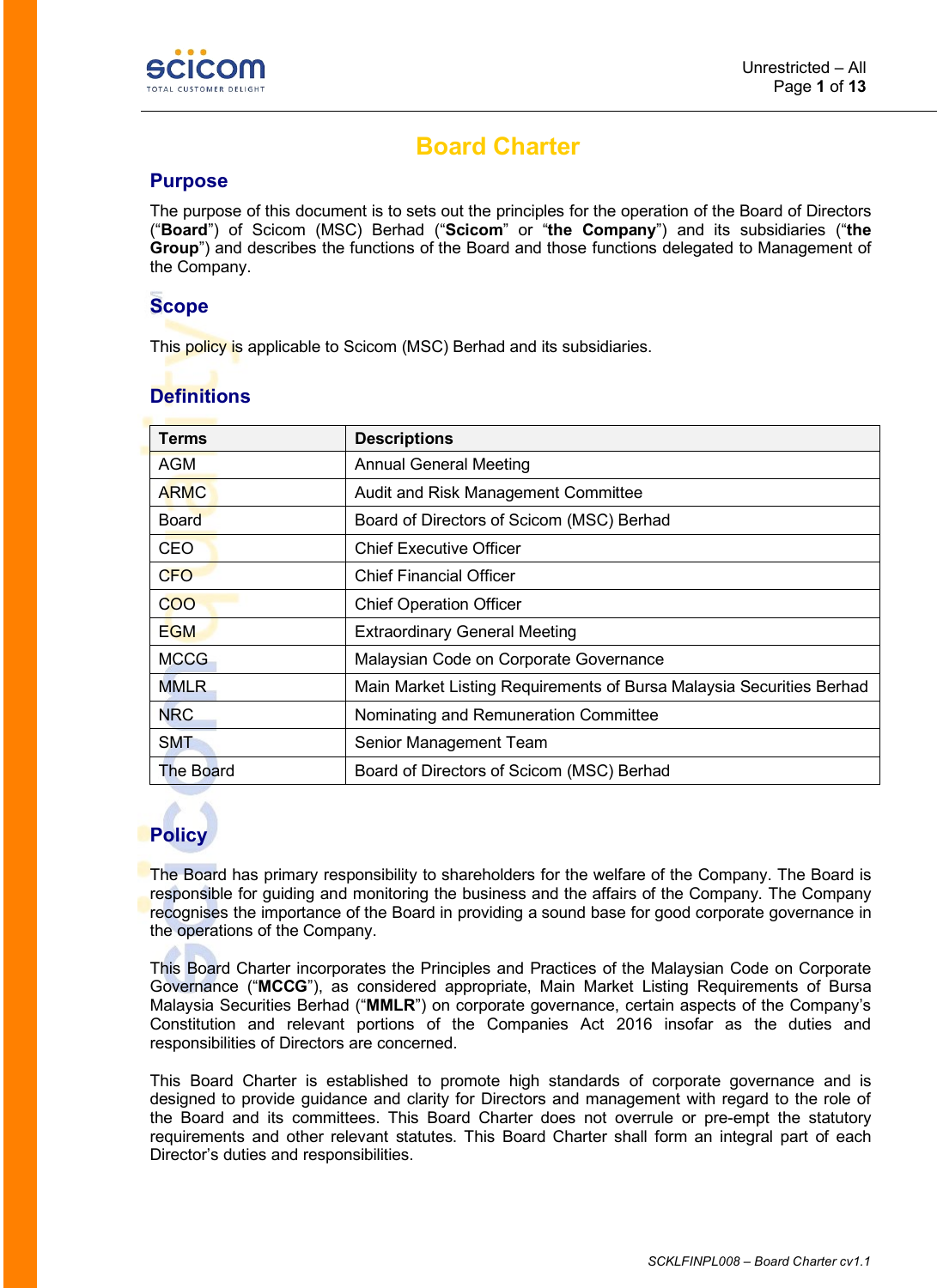

# **1. Composition of the Board**

- 1.1 The Board shall be of a size and composition with the benefit of diversity in perspectives, competencies, extensive experience, knowledge and skills to understand properly and deal with the current and emerging issues of the business of the Company. Thus, the Board acknowledges the importance to promote gender diversity and does not set a restriction on having female director(s) on the Board.
- 1.2 The Chairman of the Board shall not be a member of Audit and Risk Management Committee ("**ARMC**") and Nominating and Remuneration Committee ("**NRC**"), to ensure there is check and balance as well as objective review by the Board.
- 1.3 In accordance with Paragraph 15.02 of the MMLR, at any one time, at least two (2) or onethird (1/3) of the total Board members, whichever is the higher, shall comprise of Independent Directors. To foster greater objectivity in the boardroom, at least half of the Board shall compose of Independent Directors who shall provide independent judgement, experience and objectivity without being subordinated to operational considerations.

If the number of Board members is not three  $(3)$  or a multiple of three  $(3)$ , then the number nearest one-third (1/3) must be used.

In the event of any vacancy in the Board, resulting in non-compliance with the above, the Board must ensure that the vacancy is filled within three (3) months.

- 1.4 The appointment of a new member to the Board is only made after consultation with the NRC. Further, in identifying candidates for appointment of directors, the Board does not solely rely on recommendations from existing Board members, management or major shareholders. The Board utilises variety of independent sources to identify suitably qualified candidates.
- 1.5 The Board recognises the importance of having a clearly accepted division of power and responsibilities at the head of the Company to ensure a balance of power and authority. The position of Chairman and the CEO are separated and clearly defined.
- 1.6 A Director shall inform the Board's Chairman before he/she accepts any new directorships. Each Board member must not hold directorships at more than five (5) listed issuers.
- 1.7 The Board shall obtain time commitment from newly appointed Directors at the time of appointment. The Board should consider the existing board positions held by a Director, including on boards of non-listed companies. Any appointment that may cast doubt on the integrity and governance of the Company should be avoided.
- 1.8 The tenure of an Independent Director shall not exceed a cumulative term of nine (9) years. Upon completion of the nine-year period, an Independent Director may continue to serve on the Board subject to the Director's re-designation as Non-Independent Director. The Board may, in exceptional cases and subject to the assessment of the NRC on an annual basis, recommend for an Independent Director who has served a consecutive or cumulative term of nine (9) years to remain as an Independent Director subject to valid justification and shareholders' approval through a two-tier voting process.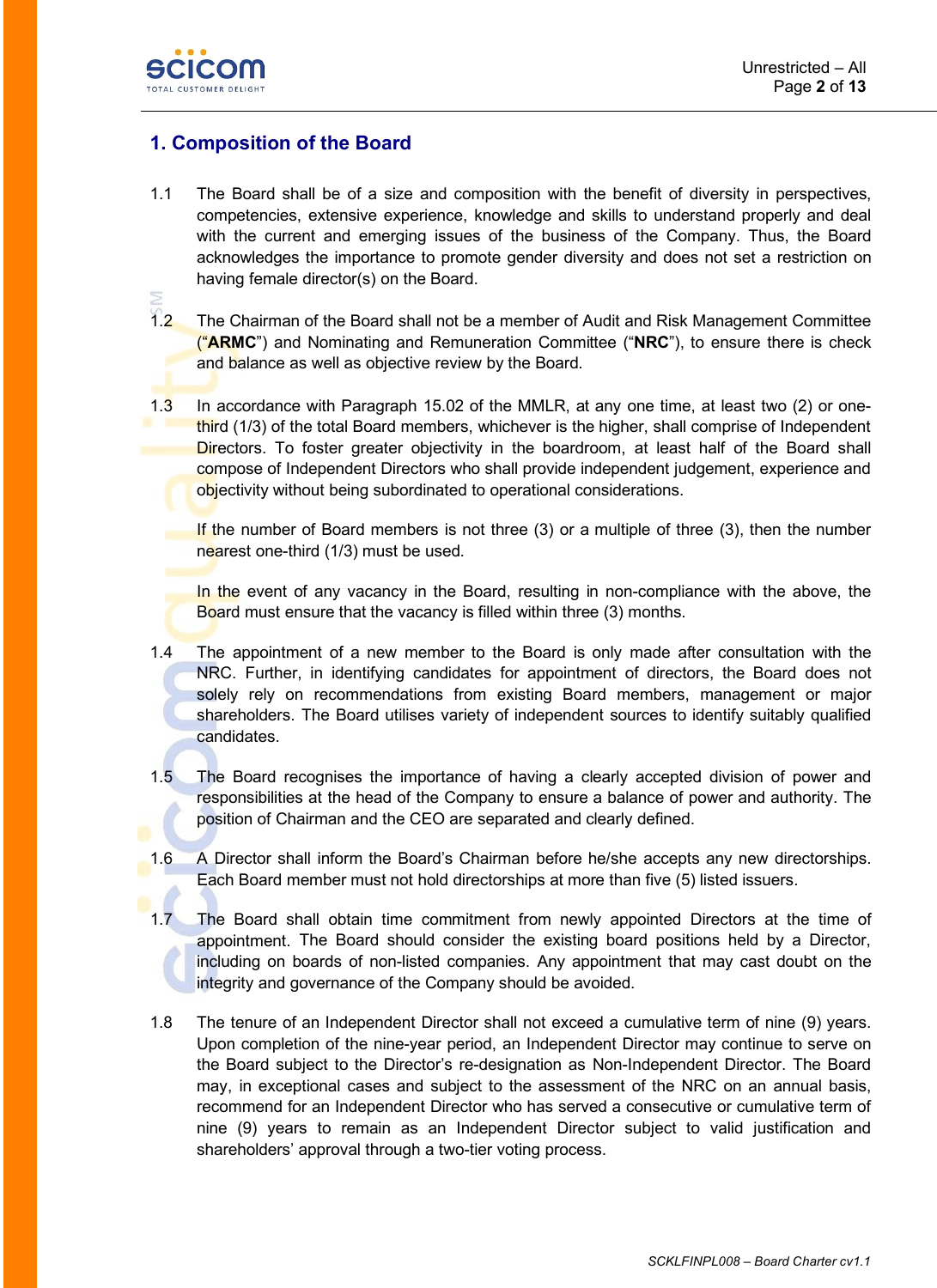

# **2. Appointments**

- 2.1 The appointment of a new Director is a matter for consideration and decision by the full Board upon appropriate recommendation from the NRC. Further, in identifying candidates for appointment of directors, the Board does not solely rely on recommendations from existing Board members, Management or major shareholders. The Board utilises a variety of independent sources to identify suitably qualified candidates.
- 2.2 Without limiting the generality of the foregoing, the qualifications for Board membership are:
	- (a) the ability to make informed business decisions and recommendations.
	- $(b)$  an entrepreneurial talent for contributing to the creation of shareholders' value.
	- (c) sufficient available time to be able to fulfil his or her responsibilities as a member of the Board and any of the Committees to which he or she may be appointed; and
	- (d) total commitment to furthering the interests of shareholders and the achievement of the Company's goals.
- 2.3 The Board shall undertake an assessment of the independence of its Independent Directors annually.
- 2.4 The tenure of the Executive Directors is tied to their executive office.

# **3. Role of the Board**

- 3.1 The Board is charged with leading and managing the Group in an effective and responsible manner. Each Director has a legal duty to act in good faith, to use reasonable care, skill and diligence and to act in the best interest of the Group. The Directors, collectively and individually, are aware of their responsibilities to shareholders and stakeholders for the manner in which the affairs of the Group are managed. The Board sets the Group's values and standards and ensures that its obligations to its shareholders and stakeholders are understood and met.
- 3.2 The Board is fully committed to developing and maintaining high standards of corporate governance by implementing the prescriptions of the principles and best practices stated in the MCCG. Good governance holds management accountable to the Board and the Board accountable to the owners and other stakeholders. The Board's fundamental approach in this regard is to ensure that the right executive leadership, strategy and internal controls for risk management are well in place.
- 3.3 The principal duties and responsibilities of the Board including those adopted from the MCCG are:
	- (a) together with SMT, promote good corporate governance culture within the Company which reinforces ethical, prudent and professional behaviour.
	- (b) review, challenge and decide on Management's proposals for the Company, and monitor its implementation by Management.
	- (c) ensure that the risk management, strategic plan and direction of the Company supports long-term value creation and includes strategies on economic, environmental, social and governance considerations underpinning sustainability.
	- (d) supervise and assess the conduct and performance of the Management to determine whether the business is being properly managed.
	- (e) ensure there is a sound framework for internal controls and risk management.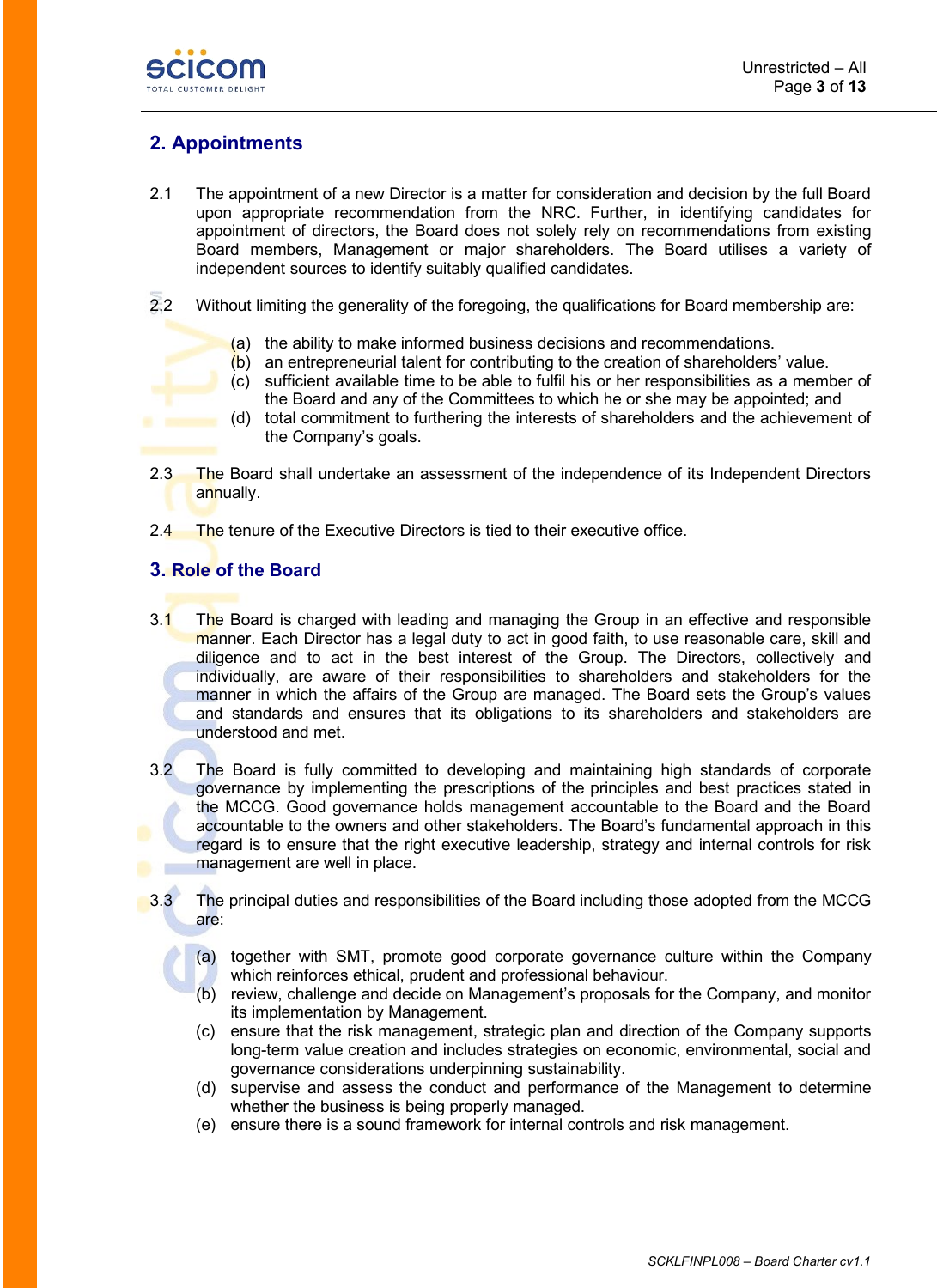

**SIM** 

- (f) understand the principal risks of the Company's business and recognise that business decisions involve the taking of appropriate risks.
- (g) set the risk appetite within which the Board expects Management to operate and ensure that there is an appropriate risk management framework to identify, analyse, evaluate, manage and monitor significant financial and non-financial risks.
- (h) ensure that SMT has the necessary skills and experience, and there are measures in place to provide for the orderly succession of Board and SMT.
- (i) ensure that the Company has in place procedures to enable effective communication with stakeholders;
- (j) ensure that all its Directors are able to understand financial statements and form a view on the information presented; and
- $(k)$  ensure the integrity of the Company's financial and non-financial reporting.
- 3.4 In overseeing the conduct of the Group's business, the Board shall ensure that an appropriate financial planning, operating and reporting framework as well as an embedded risk management framework is established. Elements under this combined framework include the business plan, the budget, financial statements, divisional strategic/performance reviews reports and risk management reports.

# **4. Formal Schedule of Matters Reserved for the Board's Decision**

The Board reserves full decision-making powers on the following matters:

- (a) Conflict of interest issues relating to a substantial shareholder or a Director including approving related party transactions.
- $(b)$  Material acquisitions and disposition of assets not in the ordinary course of business including significant capital expenditures.
- (c) Strategic investments, mergers and acquisitions and corporate exercises.
- (d) Limits of authority.
- (e) Treasury policies.
- (f) Risk management policies; and
- (g) Key human resource issues.

## **5. Chairman and CEO**

The Company aims to ensure a balance of power and authority between the Chairman and CEO with a clear division of responsibility between the running of the Board and the Company's business respectively. The positions of Chairman and CEO are separated and clearly defined.

# **5.1. Chairman**

5.1.1 The Chairman is responsible for leadership of the Board in ensuring the effectiveness of all aspects of its role. The Chairman is responsible for:-

- (a) leading the Board in the adoption and implementation of good corporate governance practices in the Company.
- (b) leading the Board in setting the values and standards of the Group.
- (c) the balance of membership, subject to Board and shareholders' approval.
- (d) maintaining a relationship of trust with and between the executive and nonexecutive Directors.
- (e) ensuring effective communication with shareholders and relevant stakeholders; and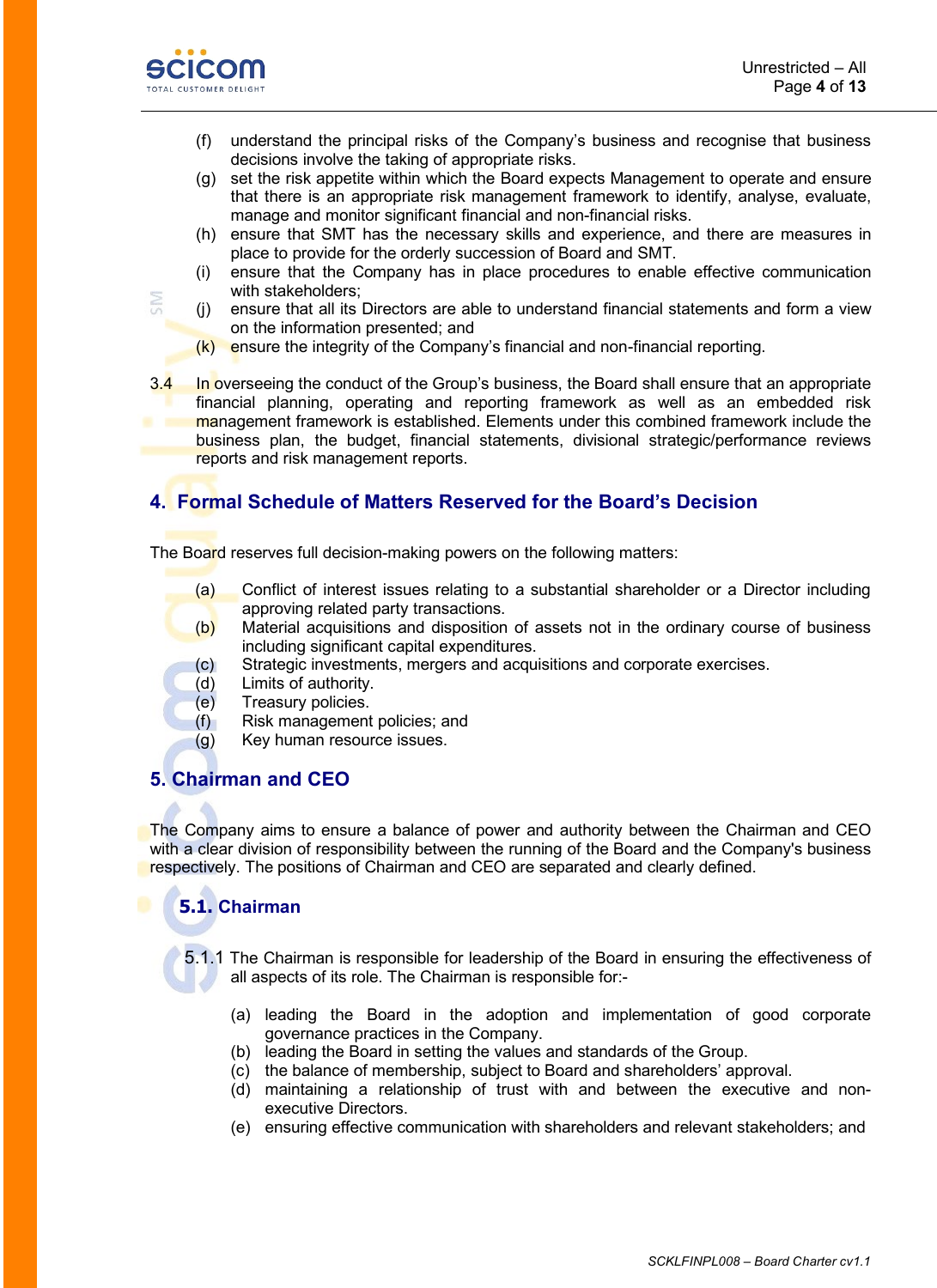

SM

- (f) facilitating the effective contribution of Non-Executive Directors and ensuring constructive relations be maintained between Executive and Non-Executive Directors.
- 5.1.2 The Chairman is responsible for running the business of the Board to ensure that:
	- (a) all Directors are properly briefed on issues arising at Board meetings.
	- (b) sufficient time is allowed for the discussion of complex or contentious issues and, where appropriate, arranging for informal meetings beforehand to enable thorough preparation for the Board discussion.
	- (c) the issues discussed are forward looking and focused on strategy.
- 5.1.3 The Chairman ensures that every Board resolution is put to vote to ensure the will of the majority prevails and any concern or dissenting views expressed by any Director on any matter deliberated at meetings of the Board are adequately addressed and duly recorded in the relevant minutes of meetings.
- 5.1.4 The Chairman ensures that Executive Directors look beyond their executive functions and accept their full share of responsibilities on governance.
- 5.1.5 The Chairman will have no casting vote if two (2) Directors form a quorum at a particular meeting, or if there are only two (2) Directors competent to vote on the question at issue.

#### **5.2. CEO**

- 5.2.1 The CEO is the conduit between the Board and the Management in ensuring the success of the Group's governance and management function.
- 5.2.2 The CEO, in association with the Chairman, is accountable to the Board for the achievement of the Group's mission, goals and objectives and the CEO is accountable to the Board for the observance of Management's limitations.
- 5.2.3 The CEO has the executive responsibility for the day-to-day operation of the Group's business.
- 5.2.4 The CEO implements the policies, strategies and decisions adopted by the Board.
- 5.2.5 All Board authorities conferred on the Management is delegated through the CEO and this will be considered as the CEO's authority and accountability as far as the Board is concerned.
- 5.2.6 Generally, the CEO is responsible to the Board for the following:
	- (a) executive management of the Group's business covering, inter alia, the development of a strategic plan; annual operating plan and budget; performance benchmarks to gauge against management performance and the analysis of management reports.
	- (b) effectively overseeing the human resources of the Group with respect to key positions in the Group's hierarchy.
	- (c) assuring that the Group's corporate identity, products and services are of high standards and are reflective of the market environment.
	- (d) be the official spokesman for the Company and responsible for regulatory, governmental and business relationships.
	- (e) coordinating business plans with the business heads, coordinating management issues through the Board, and overseeing divisional function groups and cost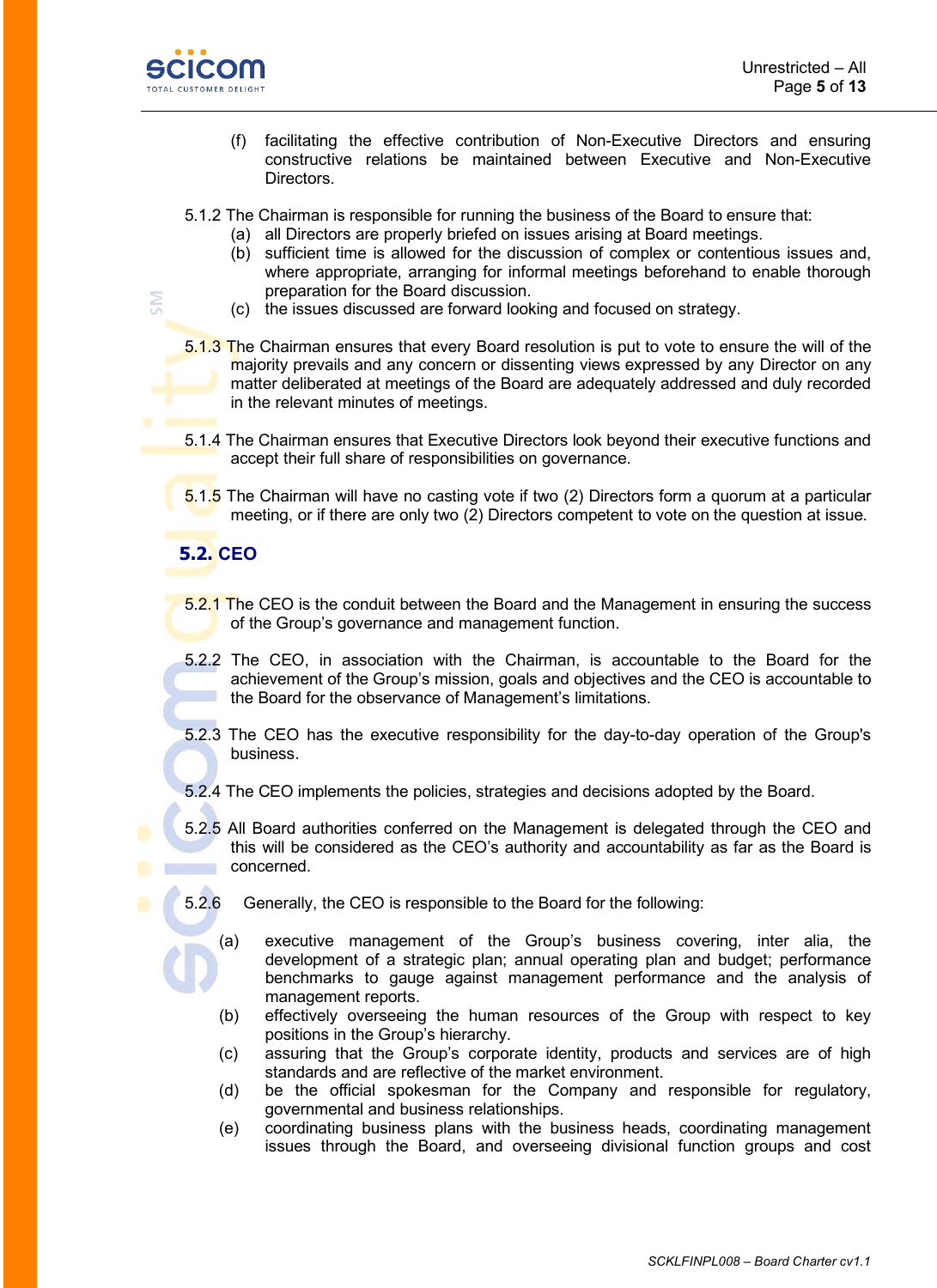

containment process in consultation with the Chief Operating Officer ("**COO**"), Chief Technology Officer ("**CTO**") and Chief Financial Officer ("**CFO**");

- (f) regularly reviewing the heads of divisions and departments who are responsible for all functions contributing to the success of the Company.
- (g) assessing business opportunities which are of potential benefit to the Company.
- (h) ensuring the provision of accurate, timely and clear information to Directors.
- (i) maintaining and facilitating a positive working environment and good employee relations.
- (j) promoting a high degree of corporate governance and ethics across the Group.
- (k) assisting the Chairman in organising information necessary for the Board to deal with the agenda and for providing this information to Directors on a timely basis.

In discharging the above responsibilities, the CEO can delegate appropriate functions to the SMT, who shall report to the CEO.

#### **6. Role of Independent Directors**

- 6.1 Independent Directors are those who have no direct or indirect pecuniary interest in the Company other than the remuneration for their services as members of the Board of Directors and Board Committees of the Company and the Group as defined under Paragraph 1.01 of the MMLR.
- 6.2 The role of Independent Directors is to constructively challenge and help develop proposals on strategy include, inter alia:-
	- to make independent assessment of the information, reports or statements, having regard to the Directors' knowledge, experience and competence, to provide independent view and demonstrate objectivity in reviewing and challenging the management's proposals at meetings.
	- to devote sufficient time to update their knowledge and enhance their skills through appropriate continuing education programmes, so as to keep abreast of industry issues, market development and trend, and enable them to sustain their active participation in board deliberations; and
	- act as a channel of communication between Management, shareholders and other stakeholders, and provide the relevant checks and balances, focusing on shareholders' and other stakeholders' interests and ensuring that high standards of corporate governance are applied.

# **7. Role of Individual Directors**

The principal roles and responsibilities of the Directors include, amongst others:

- (a) To direct the management of the business and affairs of the Group;
- (b) To attend substantially all the meetings of the Board and substantially all the meetings of each Committee on which the Director serves; and
- (c) To review, before attending meetings of the Board or Committees, all materials provided by the Company relating to matters to be considered at the meetings.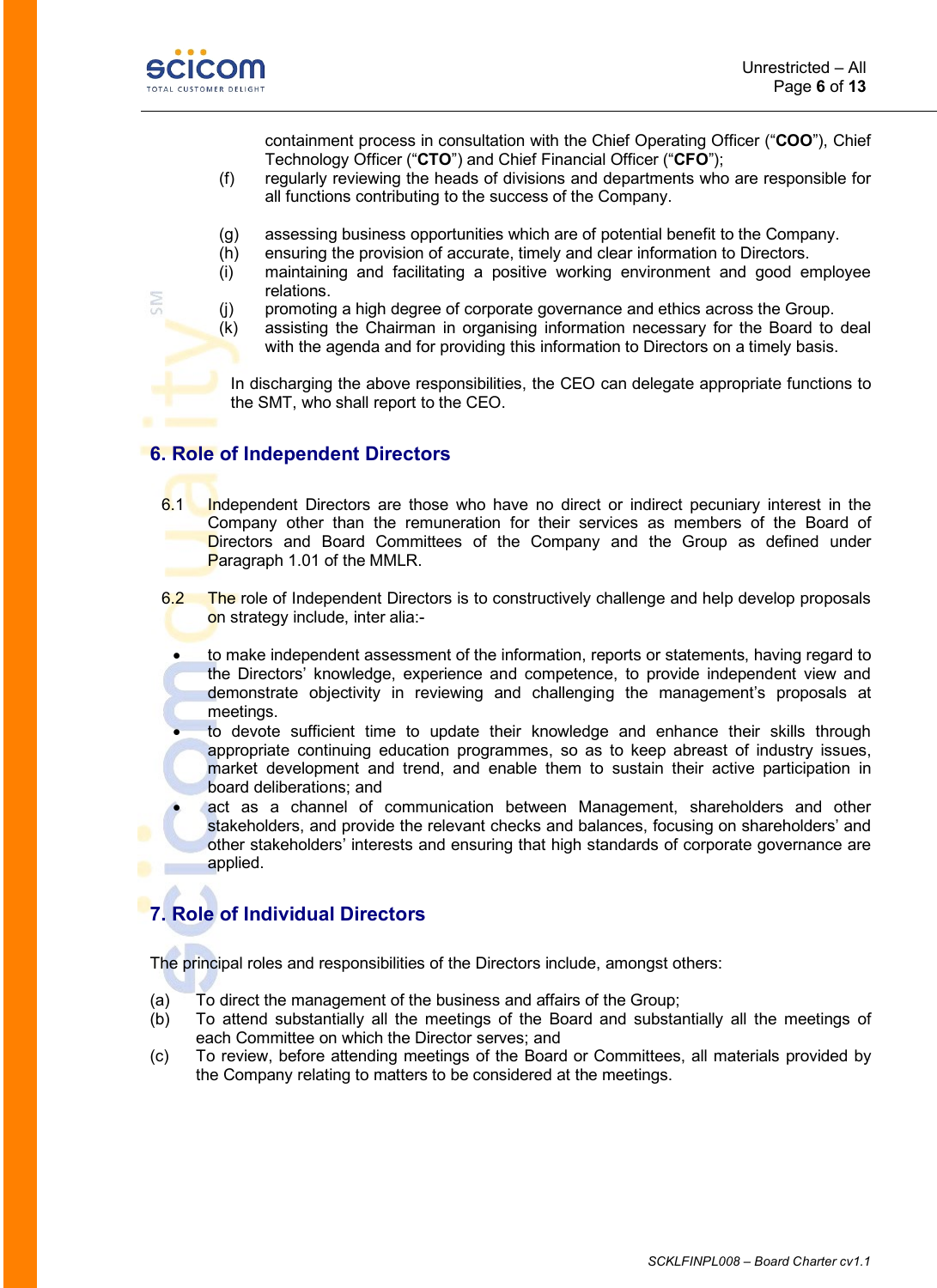

# **8. Board Processes/Procedures**

Board Meetings shall be conducted in a business-like manner where all Directors are encouraged to share their views and partake in discussions.

#### **8.1. Board meeting and Frequency**

8.1.1 The Board shall meet regularly, at least on a quarterly basis. Special Board meetings shall be held in addition to the quarterly meetings as and when required. Prior notice of meetings will be given to all who are required to attend the meetings.

The quorum for Board meetings shall be two (2) members.

- 8.1.2 The Chairman of the Board, or in his absence, a Director from amongst the Board members appointed shall preside as Chairman of the meeting.
- 8.1.3 Board members are required to attend the Board meetings and attendance of each individual Director in the meetings held in a financial year is required to be disclosed in the Annual Report.
- 8.1.4 Other senior officers may be invited to attend for particular items within their responsibility. The Board may also invite external parties such as the auditors, solicitors and consultants as and when the need arises.
- 8.1.5 Additional formal business is dealt with as required, whether by physical, video conferencing or telephonic meetings, as well as other electronic meetings allowed under the laws or the Company's Constitution.
- 8.1.6 Non-Executive Directors are encouraged to meet among themselves without the presence of CEO and Executive Directors at least annually to discuss among others strategic, governance and operational issues.

# **8.2. Agenda**

- 8.2.1 Reasonable notice shall be given in writing except in the case of an emergency.
- 8.2.2 The Chairman should set the board meeting agenda, and ensure adequate time is allocated for discussion of issues tabled to the Board for deliberation.
- 8.2.3 The agenda shall include, amongst others, matters specifically reserved for the Board's decision. The Board shall record its deliberation, in terms of the issues discussed, and the conclusions thereof in discharging its duties and responsibilities.

#### **8.3. Meeting papers**

- 8.3.1 Board papers and agenda items are to be circulated at least five (5) working days prior to the meeting.
- 8.3.2 The draft minutes shall be circulated together with the Board papers at the following Board meeting. If one or more Directors request their opinion to be noted, the Company Secretary shall comply with the request.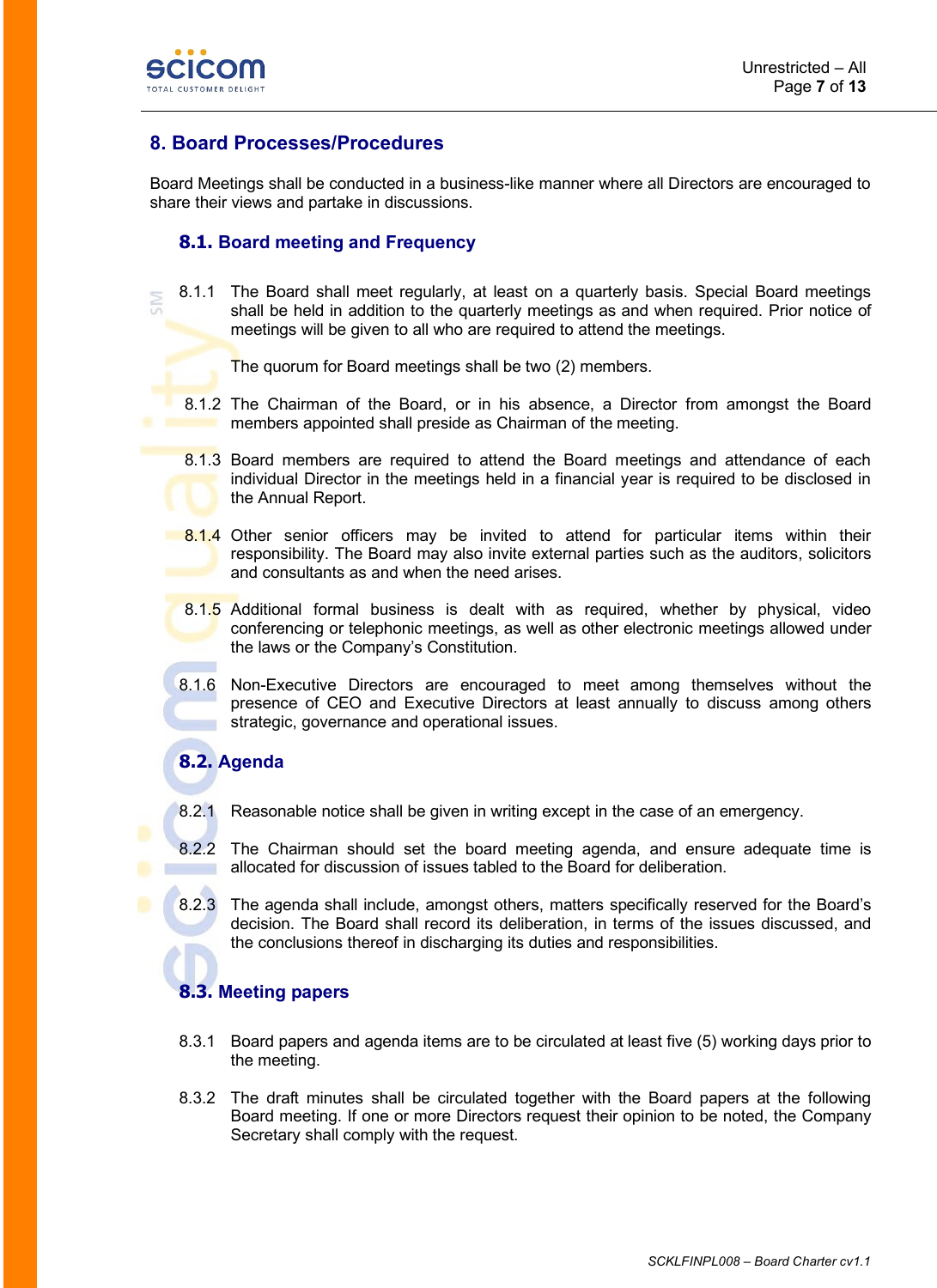

#### **8.4. Access to Information and Independent Professional Advice**

- 8.4.1 All Directors (executive and non-executive), with the consent of the CEO, have the same right of access to all information within the Group whether as a full board or in their individual capacity, in furtherance of their duties and responsibilities as Directors of the Company. All Directors are also accessible to SMT within the Group for information as and when required.
- 8.4.2 All Directors shall have access to the advice and services of the Company Secretary to enable them to discharge their duties effectively.
	- 8.4.3 The full Board or in their individual capacity, in furtherance of their duties, shall be able to obtain an independent professional advice at the Company's expenses.

# **9. Company Secretary**

- 9.1 All minutes of meetings of the Board shall be kept at the Registered Office and copies thereof shall be circulated to all members of the Board. Any request by Management/ other person(s) to inspect the minutes shall be subject to the approval of the Board. The appointment and removal of the Company Secretary is a matter for the Board as a whole.
- 9.2 The Company Secretary shall be suitably qualified, competent and capable of carrying out the duties required of the post.
- 9.3 The key roles and responsibilities of the Company Secretary shall include:
	- (a) provide unhindered advice and services for the Directors, as and when the need arises;
	- (b) enhance the effective functioning of the Board.
	- (c) ensure regulatory compliance.
	- (d) advise the Board on its obligatory requirements to disclose material information to the shareholders and financial markets on a timely basis.
	- (e) preparing agendas and coordinating the preparation of the Board papers in a timely and effective manner.
	- (f) ensuring that Board procedures and applicable rules are observed.
	- (g) maintaining records of the Board and ensure effective management of organisation's records.
	- (h) preparing comprehensive minutes to document Board proceedings and ensure conclusions are accurately recorded.
		- (i) facilitate the orientation of new directors and assist in director training and development.
			- ensure availability of information required by new directors for the proper discharge of their duties.
	- (k) assisting the communications between the Board and Management; and
	- (l) providing full access and services to the Board and carrying out other functions deemed appropriate by the Board from time to time.

#### **10. Board Committees**

10.1 The Board reserves the right to establish Board Committees from time to time in the discharge of its duties and responsibilities.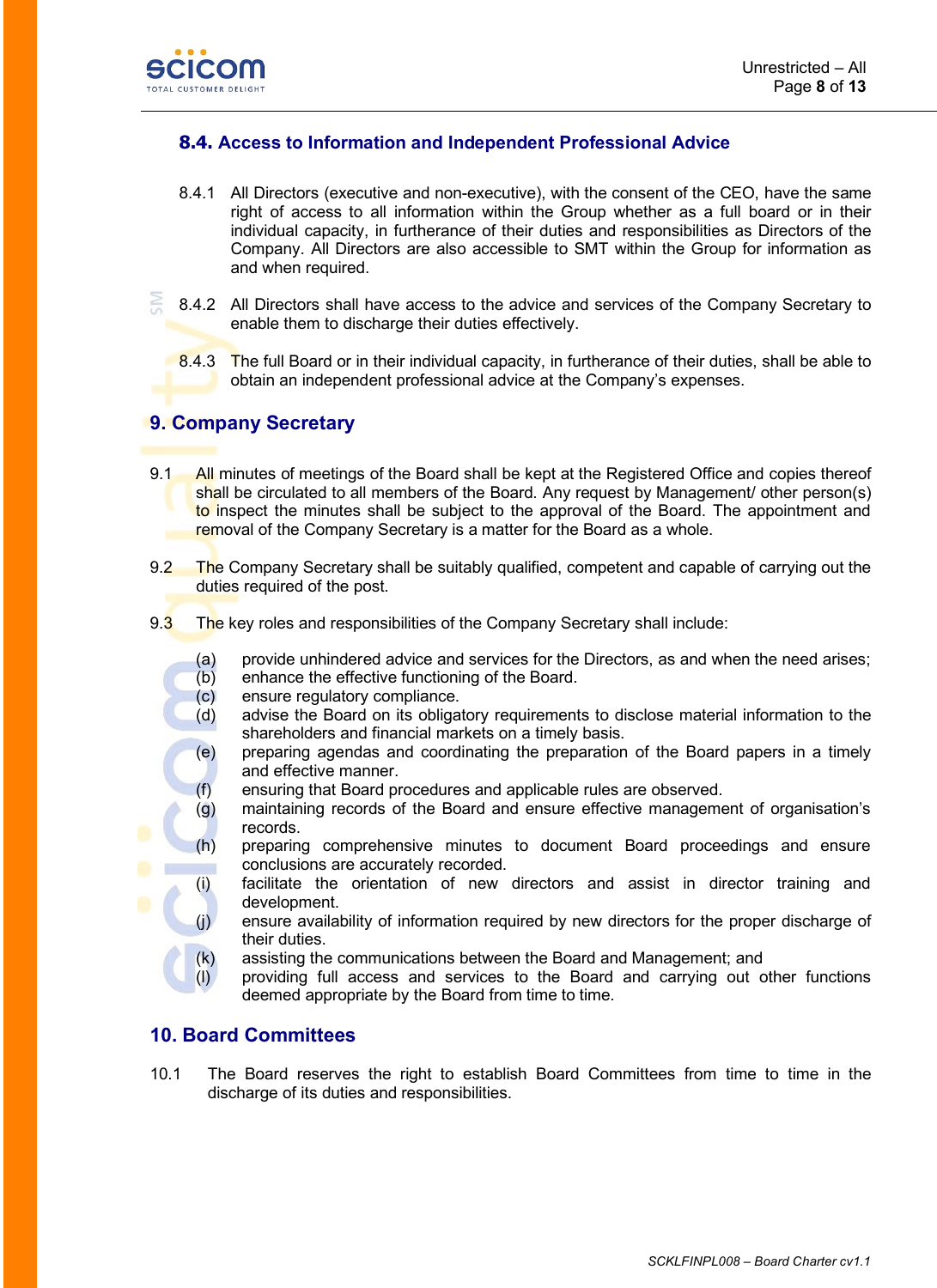

- 10.2 Where a Board Committee is formed, specific terms of reference of the committee would be established to serve as a guidance note which covers matters such as the purpose, composition and functions of the committee.
- 10.3 The Board appoints the following Board Committees:-

#### **(a) ARMC**

ARMC assists in providing oversight on the Group's financial reporting, disclosure, regulatory compliance, risk management and monitoring of internal control processes within the Group. The ARMC reviews the quarterly financial results, unaudited and audited financial statements, internal and external audit reports as well as related party transactions.

#### **(b) NRC**

The NRC oversees matters relating to the nomination of new Directors, annually reviews the required mix of skills, experience and other requisite qualities of Directors as well as the annual assessment of the effectiveness of the Board as a whole, its Committees and the contribution of each individual Director as well as identify candidates to fill board vacancies, and nominating them for approval by the Board.

The NRC is also responsible for recommending to the Board the remuneration packages of Executive Directors, Non-Executive Directors and SMT in all its forms, drawing from outside advice if necessary.

The remuneration of Executive Directors shall be recommended by the NRC with the individual Director concerned abstaining from discussing his individual remuneration. The amount of remuneration payable shall be determined with reference to corporate and individual performance of Executive Directors.

Although the Board has granted discretionary authority to these committees to deliberate and decide on certain operational matters as set out in their respective Terms of Reference, the ultimate responsibility for final decision on all matters lies with the Board.

## **11. Remuneration levels of Directors**

- 11.1 The Company aims to set remuneration at levels which are sufficient to attract and retain the Directors and SMT needed to run the Company successfully taking into consideration all relevant factors including the demands, complexities, performance of the Company as well as skills and experience required, but without paying more than necessary to achieve this goal.
- 11.2 The level of remuneration for the CEO and Executive Director and SMT is recommended by the NRC to the Board after giving due consideration to the compensation levels for comparable positions among other similar Malaysian public listed companies.
- 11.3 In fixing the remuneration to be paid to Directors who are not employees of the Group for serving on the Board and on Board Committees, the Board will consider the following:
	- (a) The compensation that is paid to Directors of other companies which are comparable in size to the Group.
	- (b) The amount of time it is likely Directors will be required to devote in preparing for and attending meetings of the Board and the Committees on which they serve.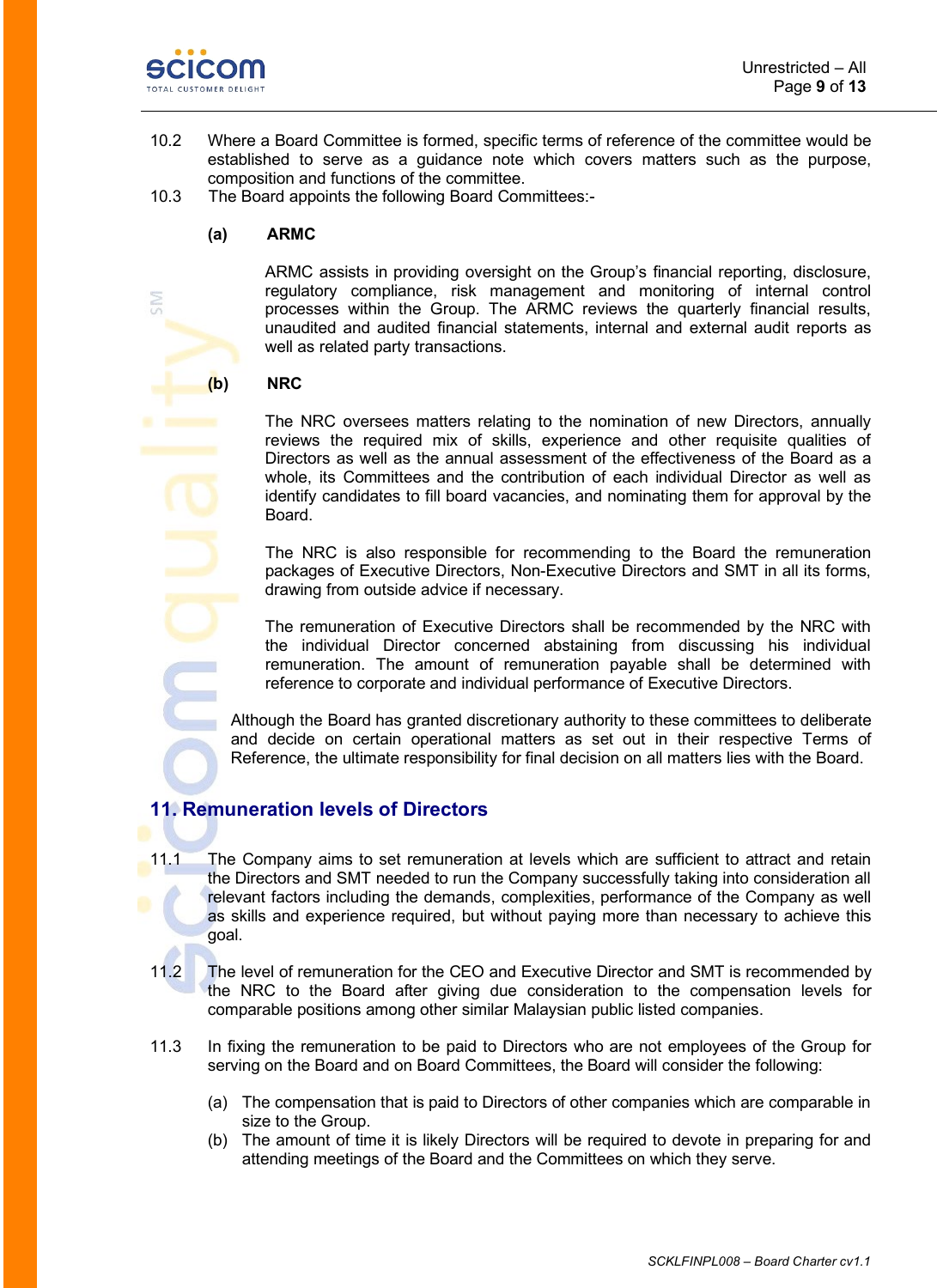

- (c) The success of the Company (which may be reflected in compensation related to the price of the Company's shares).
- (d) If a Board Committee on which a Director serves undertakes a special assignment, the importance of that special assignment to the Group and its shareholders.
- (e) The risks involved in serving as a Director and a member of Board Committees.
- 11.4 Fees payable to Non-Executive Directors shall be paid by a fixed sum and not by a commission on or percentage of profits or turnover.

# **12. Accountability and Audit**

# **12.1. Financial Reporting**

- 12.1.1 The Board aims to present a clear and balanced assessment of the Group's financial position and future prospects that extends to the annual and quarterly reports.
- 12.1.2 The Board ensures that the annual and interim financial statements are prepared so as to give a true and fair view of the current financial status of the Group in accordance with the approved accounting standards.

# **12.2. Company Auditors**

- 12.2.1 The Board has established formal and transparent arrangement for considering how financial reporting and internal control principles will be applied and for maintaining an appropriate relationship with the Company's auditors through the ARMC.
- 12.2.2 The ARMC also keeps under review the scope and results of the audit and its cost effectiveness and the independence and objectivity of the Company's auditors. The ARMC ensures that the Company's auditors do not supply a substantial volume of nonaudit services to the Company and any practice that departs from this has to be disclosed in the ARMC Report.

#### **12.3. Internal Controls and Risk Management**

- 12.3.1 The Board has overall responsibility maintaining a system of internal controls, which provides reasonable assurance of effective and efficient operations and compliance with laws and regulations as well as with internal policies and procedures.
- 12.3.2 The Company has a well-resourced internal audit function, which critically reviews all aspects of the Company's activities and its internal controls. Comprehensive audits of the practices, procedures, expenditure and internal controls of all business and support units and subsidiaries are undertaken on a regular basis. The Head of Internal Audit (in-house) / outsourced internal auditors has direct access to the Board through the Chairman of the ARMC.
- 12.3.3 The Board ensures the system of internal controls is reviewed on a regular basis by the ARMC.
- 12.3.4 The ARMC receives reports regarding the outcome of such reviews on a regular basis.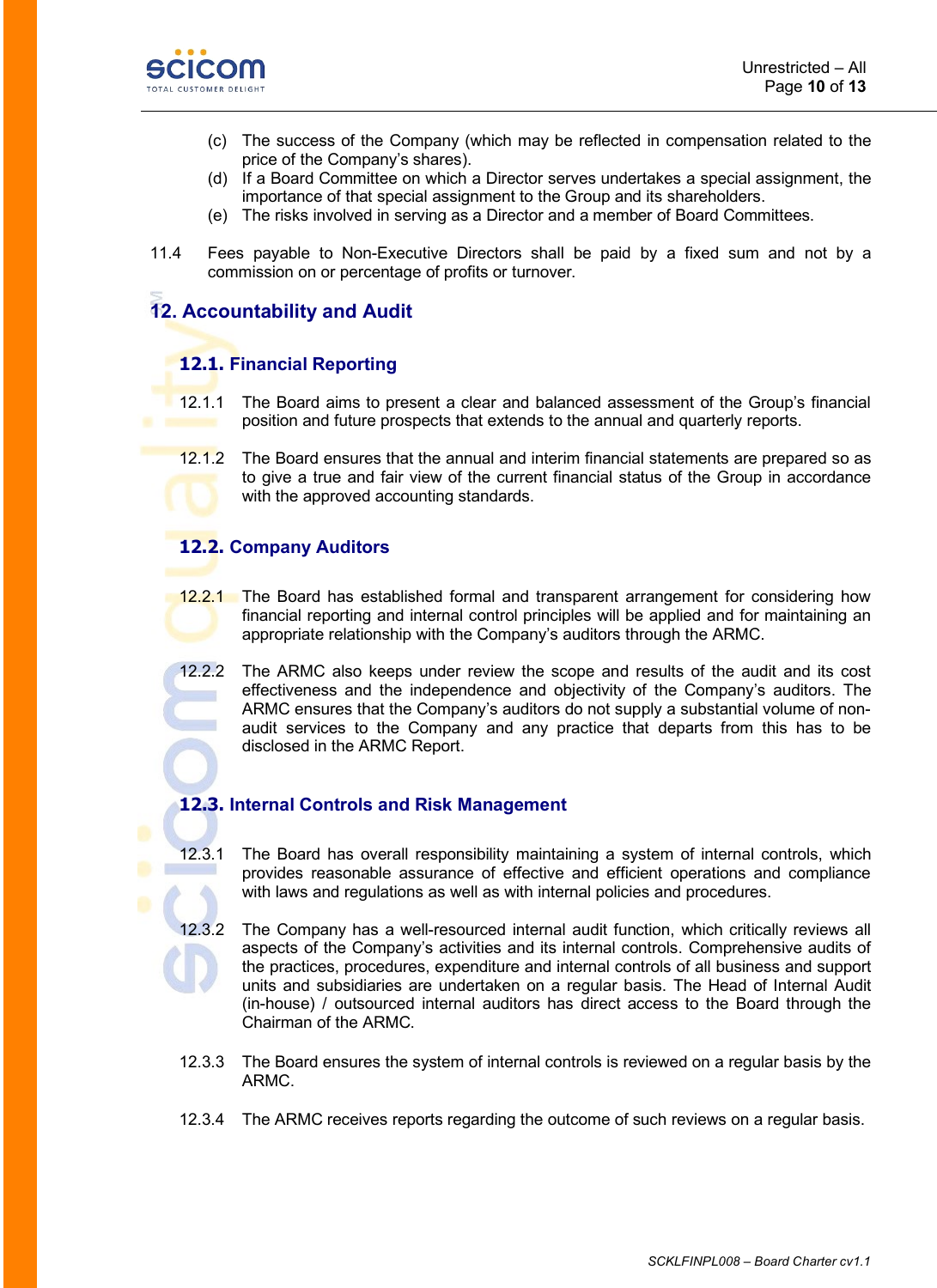

٠

# **13. The Board's Relationship with Shareholders and Stakeholders**

- 13.1 The Board shall maintain an effective communications policy that enables both the Board and Management to communicate effectively with its shareholders, stakeholders and the general public.
- 13.2 The Board shall ensure that the Company's sustainability strategies, priorities and targets as well as performance against these targets are communicated to its internal and external š stakeholders.
- 13.3 The Board shall ensure shareholders have the information they require to make an informed decision on the appointment and re-appointment of a Director. The Board shall also provide a statement as to whether it supports the appointment or re-appointment of the candidate and the reasons.
- 13.4 It is the role of the Board to ensure that the Annual General Meeting ("**AGM**") and Extraordinary General Meeting ("**EGM**") of the Company are conducted in an efficient manner to support meaningful engagement between the Board, SMT and shareholders. Key ingredients behind this include the supply of comprehensive and timely information to shareholders and the encouragement of active participation at the AGM and EGM.
- 13.5 The Board will focus its efforts on the following best practices to enhance the effectiveness of the General Meeting:
	- $(a)$  ensure that each item of special business included in the notice to be accompanied by a full explanation of the effects of the proposed resolution;
	- (b) for election of Directors, ensures that the notice of meeting state which Directors are standing for election with a brief description to include matters such as age, relevant experience, list of directorships, date of appointment to the Board, details of participation in board committee and the fact that a particular Director is independent;
	- (c) ensure that the Chairman provides reasonable time for discussion at the meeting. Where appropriate and if required, the Chairman will also undertake to provide written answer to any significant question which cannot be answered immediately; and
	- (d) conduct a business presentation with a question and answer session, where appropriate and if required.
- 13.6 The CEO shall take responsibility for addressing queries from shareholders, stakeholders, analysts and press.
	- 13.7 The Board acknowledges the need for shareholders to be informed of all material business matters affecting the Group and adopts an open and transparent policy in respect of its relationship with its shareholders and investors.
	- 13.8 The Board ensures the timely release of financial results on a quarterly basis to provide shareholders and analysts with an overview of the Group's performance and operations in addition to the various announcements made during the year.
	- 13.9 The Group's website, [www.scicom-intl.com](http://www.scicom-intl.com/) provides easy access to corporate information pertaining to the Group and its activities and is continuously updated.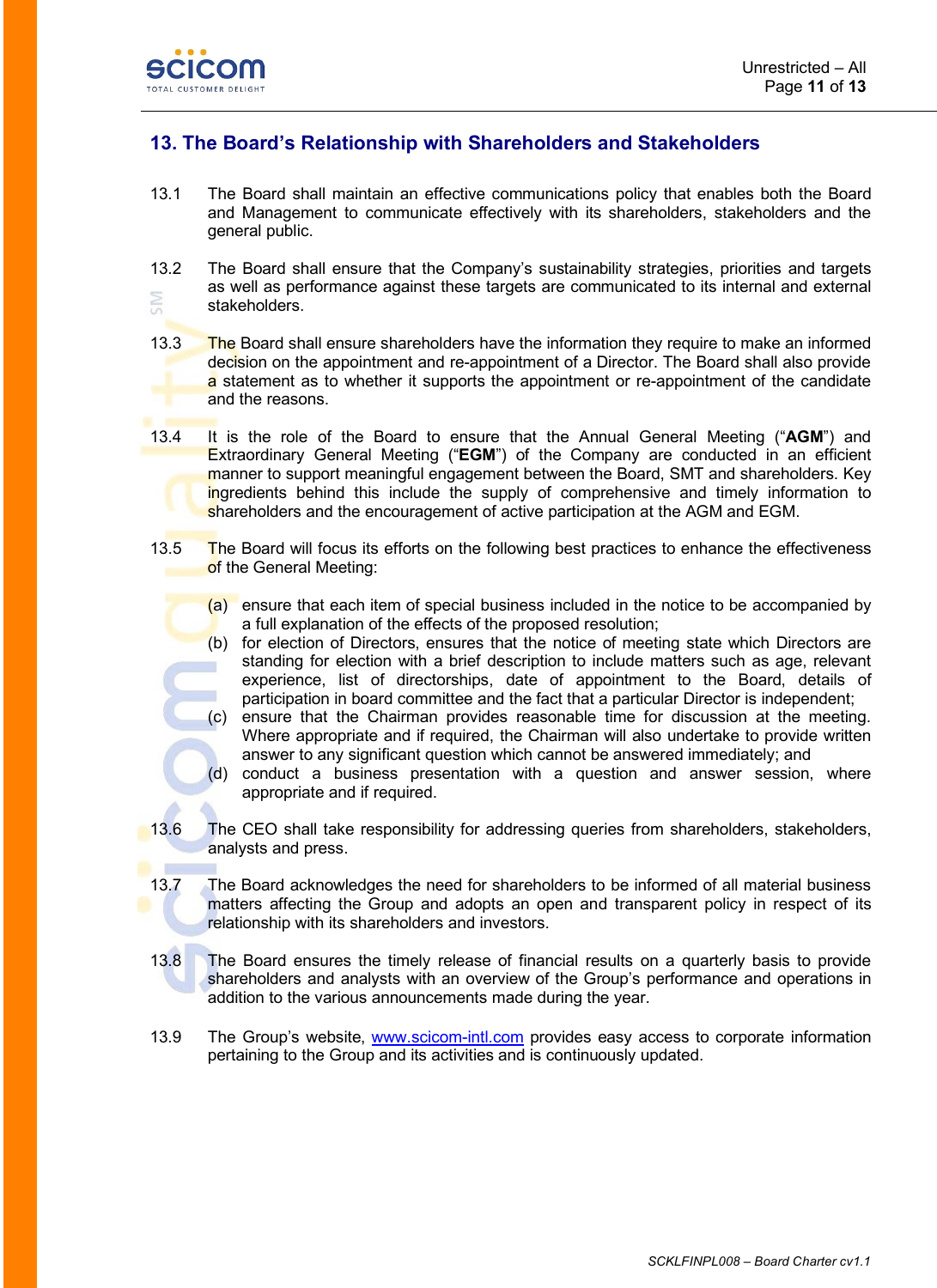

# **14. Induction Process**

- 14.1 The objective of the induction process is to provide Directors with a rapid and clear insight into the Group as well as keeping them abreast with development in the market place pertaining to the oversight function of Directors. This will enable the Directors to discharge their duties and responsibilities effectively.
- 14.2 Induction of Directors may include, but not limited to, the following:
	- (a) furnishing of a copy of the previous board minutes for at least the past six (6) months; the business/strategic plan, pertinent Management reports; profile of key competitors and significant reports by management consultants on areas of board responsibilities.
	- (b) Scicom Group's code of conduct.
	- (c) visits to key sites; and
	- **(d)** a formal one (1) to two (2) day induction programme, including the elements above, and also presentations from various divisions on their strengths, weaknesses and ambitions.

#### **15. Directors' External Commitments and Conflict of Interest**

- 15.1 The Company's Constitution stipulate that a Director who is in any way, whether directly or indirectly, interested in a contract or proposed contract with the Company shall declare his interest in accordance with the provisions of the Companies Act 2016. The Director concerned shall not participate in deliberations and shall abstain himself from casting his votes in any matter arising thereof.
- 15.2 Should there be an actual, potential or perceived conflict of interest between the Company or a related corporation and a Director, or person(s) connected to a Director such as a spouse or other family members, or a related company, the Director involved shall make full disclosure and act honestly in the best interest of the Company.
- 15.3 An actual, potential or perceived conflict of interest shall not necessarily disqualify an individual Director from the Board provided that full disclosure of the interest has been made in good faith and with due honesty.

## **16. Directors' Training**

- 16.1 Directors are required to undergo the mandatory accreditation programme under the auspices of Bursa Malaysia Securities Berhad. In addition, Directors are required to attend relevant training courses or seminars at periodic intervals to keep themselves updated on developments pertaining to the oversight function of Directors as well as technical matters, for example, financial reporting standards, tax, budgets, etc. The NRC shall decide on the continuous education training programme for Directors.
	- 16.2 All trainings attended by Directors shall be disclosed in the Annual Report. In special circumstances, valid justifications for non-attendance at any training by Directors for the financial year shall also be disclosed.